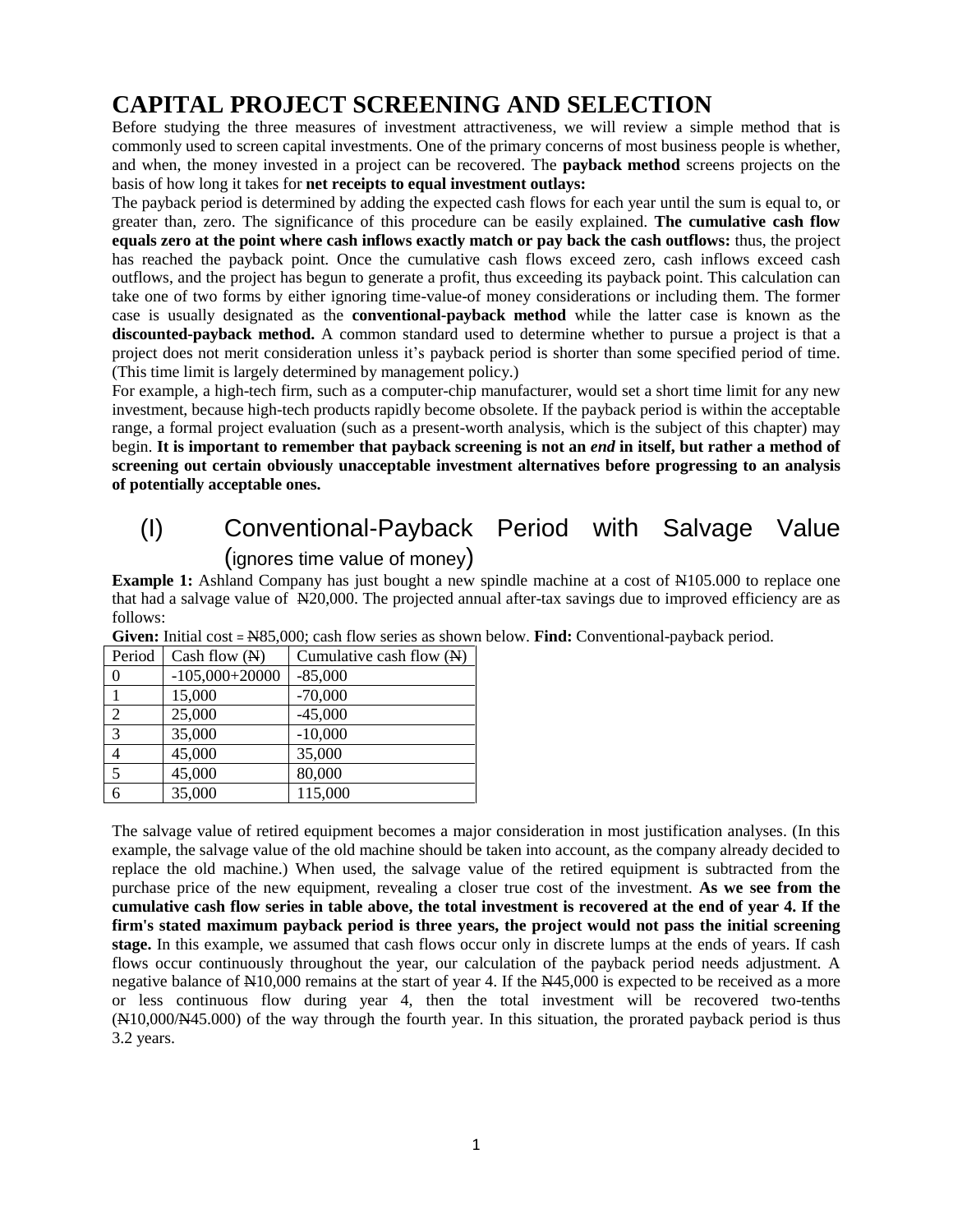### **Benefits and Flaws of Payback Screening**

The **simplicity of the payback method is one of its most appealing qualities.** Initial project screening by the payback method **reduces the information search by focusing on that time at which the firm expects to recover the initial investment. The method may also eliminate some alternatives. Thus reducing a firm's need to make further analysis efforts on those alternatives.** But the much-used payback method of investment screening has a number of serious drawbacks as well:

The principal objection to the payback method is that **it fails to measure profitability; that is, it assumes that no profit is made during the payback period.** Simply measuring how long it will take to recover the initial investment outlay **contributes little to gauging the earning power of a project.** (For instance, if you know that the money you borrowed for the drill press is costing you 12% per year, the payback method will not be able to tell you how much your invested money is contributing toward your interest expense.) Because payback-period analysis ignores differences in the timing of cash flows, it **fails to recognize the difference between the present and future value of money**. By way of illustration, consider two investment projects:

| Period (yrs) | Project $1(N)$ | Project $2(N)$ |
|--------------|----------------|----------------|
|              | $-10,000$      | $-10,000$      |
|              | 1,000          | 9,000          |
|              | 9,000          | 1,000          |
|              | 1,000          | 1,000          |
| Payback      | 2 years        | 2 years        |

Although the payback period for both investments can be the same in terms of numbers of years, project 2 is better, because most investment being recovered at the end of year 1 is worth more than that to be gained later. Because payback screening also ignores all proceeds after the payback period, it does not allow for the possible advantages of a project with a longer economic life.

### **Discounted-Payback Period (considers time value of money)**

One of the major disadvantages of **[simple payback period](http://accountingexplained.com/managerial/capital-budgeting/payback-period)** is that it ignores the time value of money. To counter this limitation, an alternative procedure called discounted payback period may be followed, which accounts for time value of money by discounting the cash inflows of the project.

### **Formulas and Calculation Procedure**

In discounted payback period we have to calculate the present value of each cash inflow taking the start of the first period as zero point. For this purpose the management has to set a suitable discount rate. The discounted cash inflow for each period is to be calculated using the formula:

$$
Discounted Cash Inflow = \frac{Actual Cash Inflow}{(1 + i)^n}
$$

Where,

*i* is the discount rate: **n** is the period to which the cash inflow relates.

Usually the above formula is split into two components which are actual cash inflow and present value factor (i.e.  $1/(1 + i)^n$ ). Thus discounted cash flow is the product of actual cash flow and present value factor.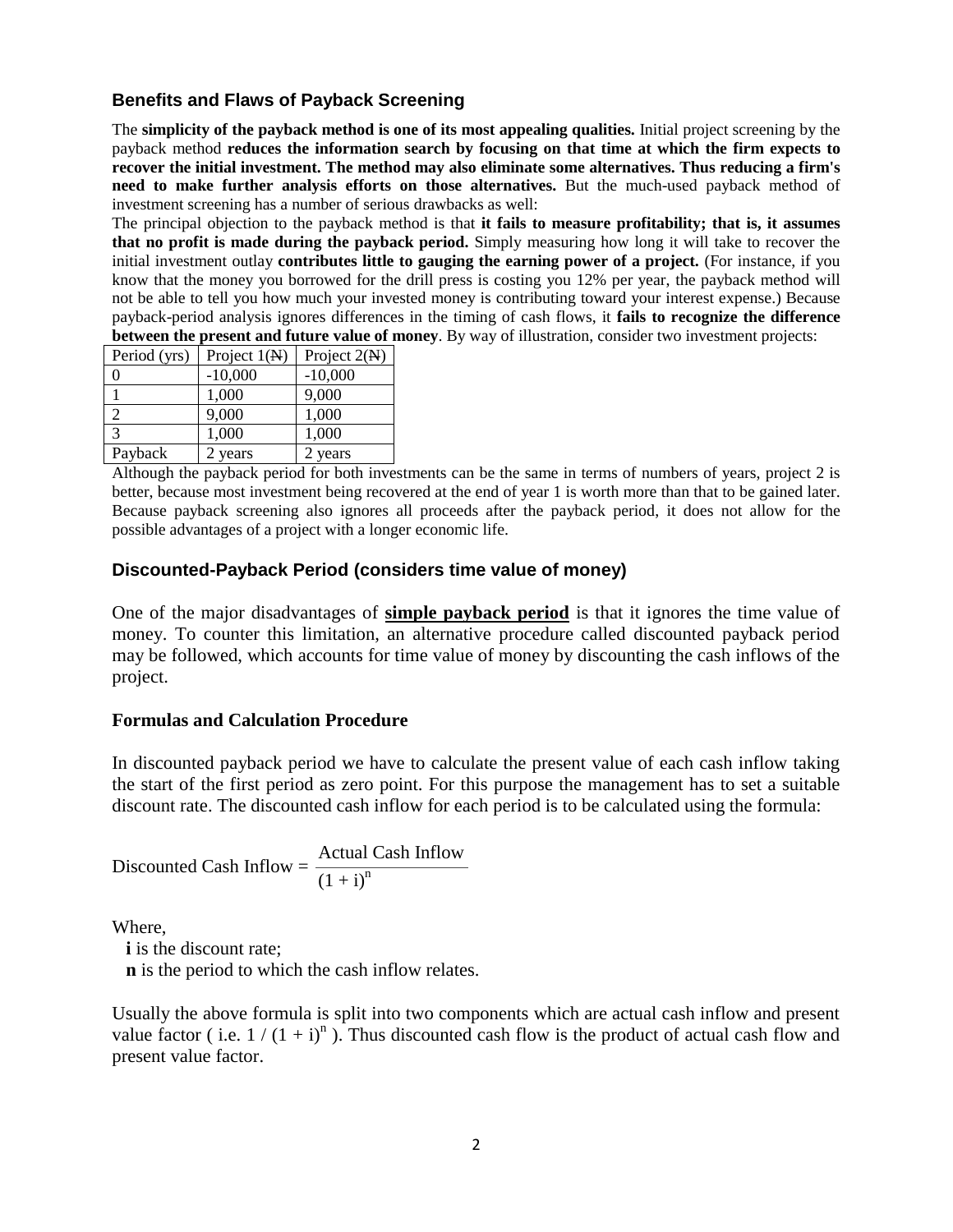The rest of the procedure is similar to the calculation of [simple payback period](http://accountingexplained.com/managerial/capital-budgeting/payback-period) except that we have to use the discounted cash flows as calculated above instead of actual cash flows. The cumulative cash flow will be replaced by cumulative discounted cash flow.

Discounted Payback Period  $= A +$ B  $\mathcal{C}_{0}^{(n)}$ 

Where,

 **A** = Last period with a negative discounted cumulative cash flow;  **= Absolute value of discounted cumulative cash flow at the end of the period A;**  $C = Discounted cash flow during the period after A.$ 

Note: In the calculation of simple payback period, we could use an alternative formula for situations where all the cash inflows were even. That formula won't be applicable here since it is extremely unlikely that discounted cash inflows will be even.

The calculation method is illustrated in the example below.

# **Decision Rule**

If the discounted payback period is less that the target period, accept the project. Otherwise reject.

# **Example**

An initial investment of \$2,324,000 is expected to generate \$600,000 per year for 6 years. Calculate the discounted payback period of the investment if the discount rate is 11%.

# **Solution**

Step 1: Prepare a table to calculate discounted cash flow of each period by multiplying the actual cash flows by present value factor. Create a cumulative discounted cash flow column.

| Year           | Cash<br>Flow           | <b>Present Value Factor</b> | Discounted Cash Flow | <b>Cumulative Discounted</b> |
|----------------|------------------------|-----------------------------|----------------------|------------------------------|
| n              | $\overline{\text{CF}}$ | $PV$1=1/(1+i)n$             | CF×PV\$1             | <b>Cash Flow</b>             |
| $\overline{0}$ | $$ -2,324,000$         | 1.0000                      | $$ -2,324,000$       | $$ -2,324,000$               |
|                | 600,000                | 0.9009                      | 540,541              | $-1,783,459$                 |
| 2              | 600,000                | 0.8116                      | 486,973              | $-1,296,486$                 |
| $\overline{3}$ | 600,000                | 0.7312                      | 438,715              | $-857,771$                   |
| $\overline{4}$ | 600,000                | 0.6587                      | 395,239              | $-462,533$                   |
| 5              | 600,000                | 0.5935                      | 356,071              | $-106,462$                   |
| 6              | 600,000                | 0.5346                      | 320,785              | 214,323                      |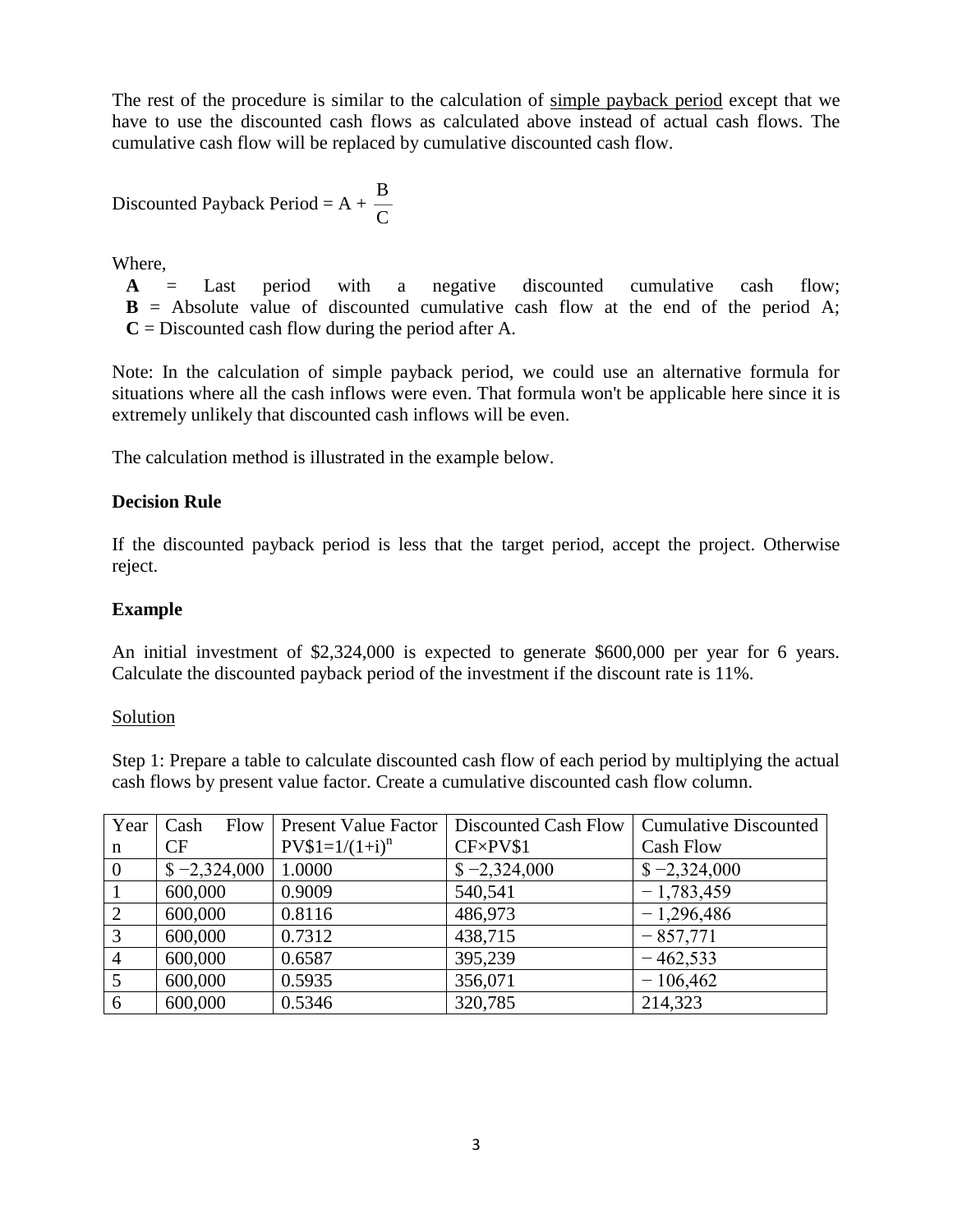Step 2: Discounted Payback Period =  $5 + |-106,462| / 320,785 \approx 5.32$  years

#### **Advantages and Disadvantages**

**Advantage:** Discounted payback period is more reliable than [simple payback period](http://accountingexplained.com/managerial/capital-budgeting/payback-period) since it accounts for time value of money. It is interesting to note that if a project has negative net present value it won't pay back the initial investment.

**Disadvantage:** It ignores the cash inflows from project after the payback period.

#### **Net-Present-Worth Criterion**

Equivalent present value of the cash flows generated by the investment over a specified time interval, N with discounting at a specified interest rate, i.

$$
NPV = \sum_{n=0}^{N} \frac{NCF_n}{(1+i)^n} = \frac{NCF_0}{(1+i)^0} + \frac{NCF_1}{(1+i)^1} + \frac{NCF_2}{(1+i)^2} + \dots + \frac{NCF_N}{(1+i)^N}
$$
, where NCF is net cash flow.

The discount rate, i is the minimum attractive rate of return. That is, the rate of return that could be expected if the fund invested in the proposed project was to be invested elsewhere.

We will first summarize the basic procedure for applying the net-present-worth criterion to a typical investment project, as well as for comparing alternative projects.

#### **Evaluation of a Single Project**

**Step 1: Determine the interest rate that the firm wishes to earn on its investments.** The interest rate you determine represents the rate at which the firm can always invest the money in its *investment* pool. **This interest rate is often referred to as either a** *required rate of return* **or a** *minimum attractive rate of return* **(MARR).** Usually this selection is a policy decision made by top management. It is possible for the MARR to change over the life of a project, but for now we will use a single rate of interest when calculating PW.

**Step 2:** Estimate the **service life** of the project.

**Step 3:** Estimate the **cash inflow for each period** over the service life.

**Step 4:** Estimate the **cash outflow for each period** over the service life.

**Step** 5: Determine the **net cash flows for each period** (net cash flow = cash inflow - cash outflow).

**Step 6: Find the present worth of each net cash flow (NCF) at the MARR.** Add up these present-worth figures; their sum is defined as the project's PW. That is, NCF, will be positive if the corresponding period has a net cash inflow and negative if the period has a net cash outflow.

$$
PW = \frac{NCF_0}{(1+i)^0} + \frac{NCF_1}{(1+i)^1} + \frac{NCF_2}{(1+i)^2} + \dots + \frac{NCF_N}{(1+i)^N} = \sum_{n=0}^N \frac{NCF_n}{(1+i)^n} = \sum_{n=0}^N A_n (P/F, i, n)
$$

Where, PW(i) = PW calculated at i,  $A_n$  = net cash flow at the end of period *n*,  $i = \text{MARR}$  (or cost of capital), and  $n =$  service life of the project.

**Step** 7: In this context, **a positive PW means that the equivalent worth of the inflows is greater than the equivalent worth of the outflows, so the project makes a profit.** Therefore, if the PW is positive for a single project, the project should be accepted; if it is negative, the project should be rejected. The process of applying the PW measure is implemented with the following **decision rule:**

**If PW > 0, accept the investment.**